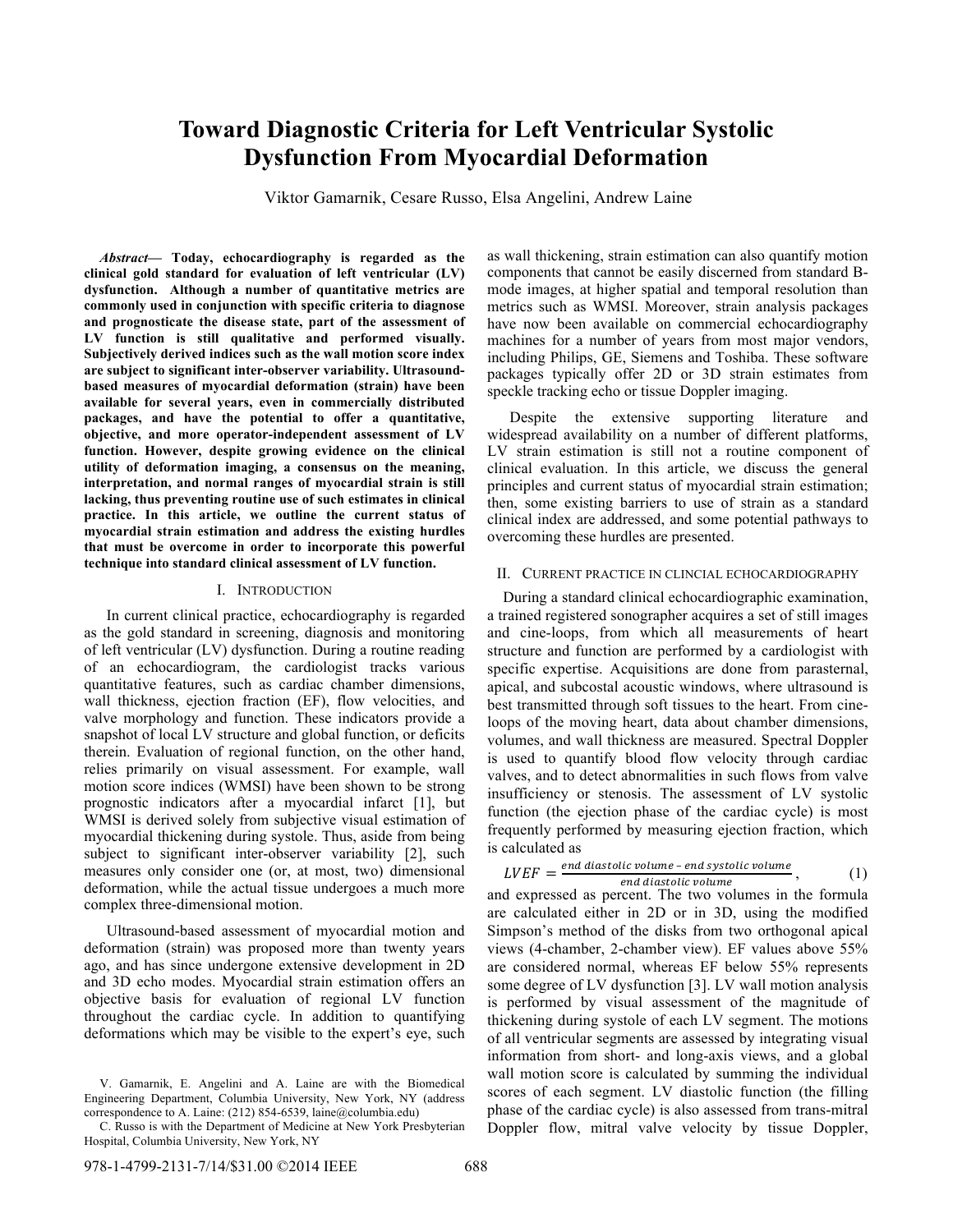pulmonary veins flow, and by measuring left atrial dimensions. The interpretation of the clinical echocardiographic exam, even if limited to the most clinically used parameters, is labor-intensive, timeconsuming, and also subject to inter-observer variability. Adding to it a whole set of elaborate post-processing analysis, which requires additional time and expertise, is understandably difficult to implement practically in a clinical setting. However, evidence is accumulating that myocardial deformation assessment can provide useful information in various clinical scenarios.

## III. MYOCARDIAL STRAIN: GENERAL PRINCIPLES

#### *A. Defining Strain*

Strain  $(\varepsilon)$  is defined as the change in length of a tissue  $(L)$ relative to its baseline state  $(L_0)$ , i.e.  $\varepsilon = (L - L_0)/L_0$ . By convention, thickening of tissue then corresponds to positive strain ( $\varepsilon > 0$ ), and thinning corresponds to negative strain ( $\varepsilon$  $\langle 0 \rangle$ . In a 3D Cartesian system, we may then measure strain components along each main axis (denoted  $\varepsilon_{xx}$ ,  $\varepsilon_{yy}$ , and  $\varepsilon_{zz}$ ); though, when considering the heart, a more convenient set of strains to analyze is based on the natural coordinate system of the LV, namely the radial, longitudinal, and circumferential directions (Fig. 1). Notably, while longitudinal deformation might be visualized in a long-axis apical view, and radial thickening/thinning can be observed in short-axis slices, circumferential deformation (and by relation, LV twist) cannot be assessed by eye. Beyond these three normal strains, the complete strain tensor also includes shear strain components, which together fully characterize tissue deformation. Strain information is therefore a symmetric  $3\times3$  tensor that is computed at every pixel. From this perspective, the complete tensor is complex to interpret and display.

There are many approaches to myocardial strain estimation from echocardiographic data. Broadly, there are three categories, classified by what kind of data is acquired and analyzed. Acquisition of radiofrequency data in the standard echo views permits strain quantification through myocardial elastography [4]. Doppler-based measures of the myocardial velocity and strain rate are referred to as Tissue Doppler Imaging (TDI) [5], [6]. Lastly, motion analysis from standard B-mode images is commonly referred to as Speckle Tracking Echocardiography (STE) [7], [8]. In the following two sections, we will focus only on the two latter techniques, as they are currently the most validated and widespread among commercialized tools.



Figure 1. Relationship between the 3D cartesian system and the LV coordiante system. ε\* denotes principal strain along each axis.

## *B. Strain Estimation via TDI*

TDI utilizes the Doppler effect with a standard US probe to measure the velocity of the insonified tissue throughout the cardiac cycle. Most commonly, TDI is performed in 2D B-mode views, and produces an estimate of motion (and, by extension, deformation), along the direction of US beam propagation [5]. Two key advantages of TDI are the ability to sustain high-frame rates, without the need for ECG-gating or multiple acquisitions; and to provide visual feedback in real time. By this method, TDI can be used to acquire, for example, longitudinal strains in the LV using a long-axis apical view. However, TDI has several critical limitations. First, the nature of the Doppler effect means that TDI-based strains are strongly angle-dependent, and thus subject to variability depending on the view in which they are acquired. Further, because motion can only be measured along one Cartesian direction, 2D/3D deformations (e.g. circumferential and radial motion in a short axis view) cannot be accurately measured throughout the tissue. At best, several acquisitions in different views are required in order to obtain only partial information about LV motion. Thus, despite widespread availability on commercial machines, and successful application in various research studies, TDI is not widely regarded as a tool useful in routine clinical LV evaluation [9].

#### *C. Strain Estimation via 2D/3D STE*

STE is a post-processing technique that is applied offline to standard B-mode echocardiographic images. Optimal acquisition requires good image quality and high frame rates (>25 fps) to avoid undersampling. This is achieved by adjusting sector depth and width to include only the region of interest (ROI). Acoustic artifacts should be avoided, as those also affect speckle tracking accuracy. 2D short and long axis views should be correctly visualized and apical foreshortening, another factor affecting tracking reliability, should be minimized. 3D studies can be much easier, as only one apical view is required for full visualization of the LV.

Strain analysis by STE is a semiautomatic method, which, with variations between different software, first requires the operator to define the myocardium of interest. Subsequently, manual adjustments to the ROI are performed to include the LV wall in the analysis, thus excluding the LV cavity and the pericardium from the sample area. Temporal landmark points (e.g. from spectral Doppler) are set to identify diastolic and systolic phases. After automatic tracking of speckles, a second round of manual adjustments is usually performed by the operator to obtain optimal motion and deformation profiles. Tracking can be performed via a variety of techniques, including block matching [7], [8] and non-linear registration [10].

STE deformation measurements have been validated against sonomicrometry and MRI [11], [12]. In general, published validation studies compare either global LV measures (i.e. globally averaged radial or longitudinal strain), or averaged correlations between corresponding segments [13], [14].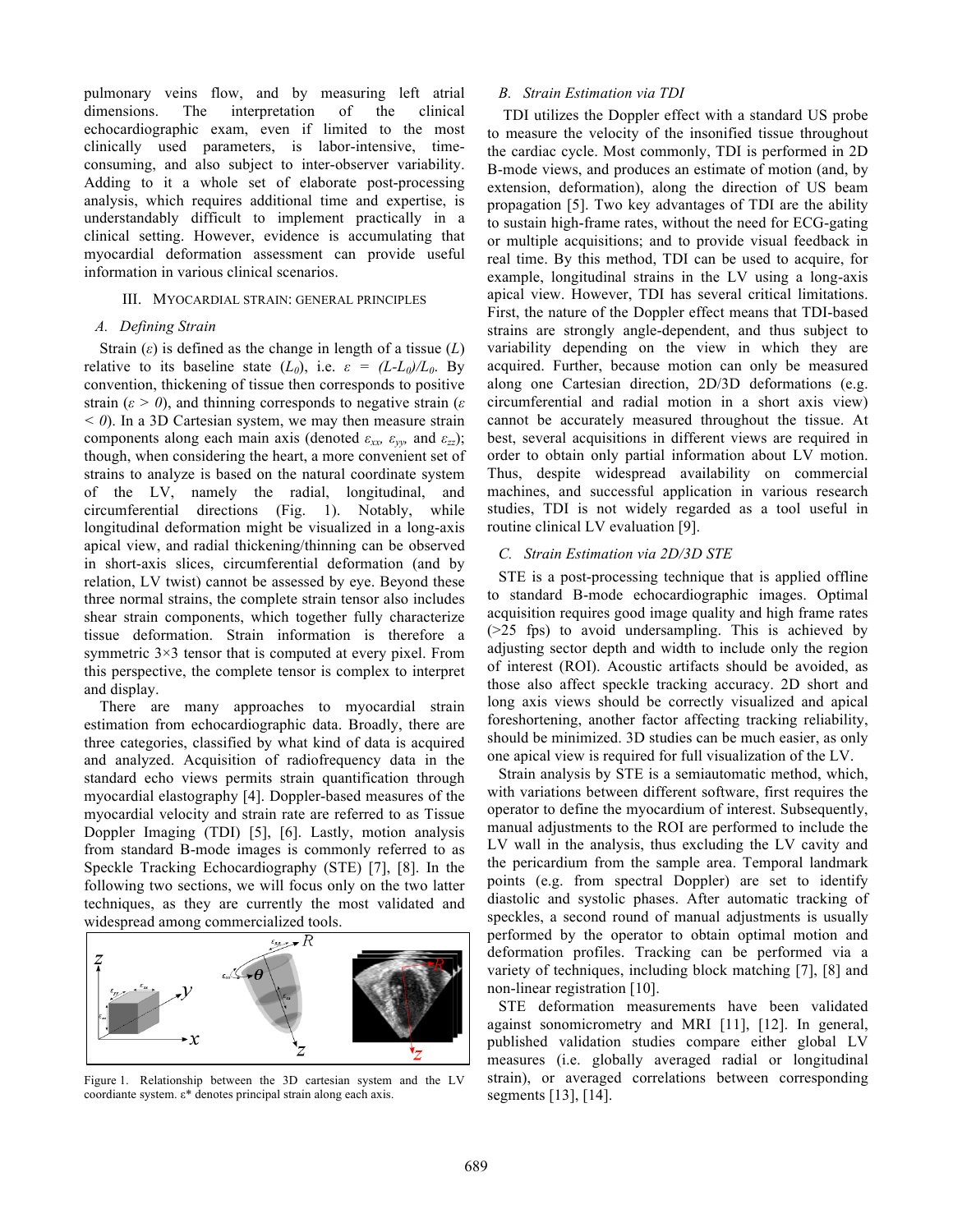## *D. Strain Display and Characteristics*

Analysis results are visualized as strain color maps imposed over an LV bullseye diagram, or as strain curves from each ventricular segment using the standard 17 segment AHA model. Each of the three strain components is displayed and analyzed separately (Fig. 2). In cases where the shear strains are calculated, three additional components are also considered.



Figure 2. Sample strain curves from a normal subject, derived via 3D STE. Here, only the three principal strain components are shown, from the six mid-level LV segments.

From these charts, a number of measurements and parameters can be derived and assessed depending on the clinical condition studied: peak strain values per each segment, global average strain, time-to-peak strain, and dyssynchrony indices are the most studied parameters.

More detailed analysis of the temporal progression of strain in each segment may also be informative: a salient feature of infarct regions is systolic radial thinning while healthy regions undergo thickening. This paradoxical deformation may not be obvious to an inexperienced observer, but is easily seen by visualizing and comparing the strain profiles in multiple segments.

## *E. Challenges and Limits of Strain Measures*

The demonstrated potential of strain analysis to detect clinical and even sub-clinical LV dysfunction belies several difficulties in attaining reproducible and reliable strain profiles.

One reason for this is the intrinsic heterogeneity of ultrasound as a modality. Because transthoracic echo relies on intercostal and subcostal spaces to view the heart, image quality varies significantly not only between patients, but even within a single image in one patient. Artifacts such as tissue dropout, shadowing and reverberations can introduce significant noise into the image, and thus corrupt strain estimates. As this is an issue of data acquisition, it affects all subsequent post-processing techniques, whether TDI, 2D STE or 3D STE. Thus, in order to achieve more robust strain analysis, most studies have employed a manual step of excluding low-quality segments from analysis [11] [13] [15]. Naturally, the heterogeneity of image quality between patients further amplifies this problem. One study has suggested that this limitation may preclude the use of STE in general patient populations [15].

Another source of heterogeneity is not intrinsic to ultrasound acquisition, but rather to the domain of postprocessing methods. Even if we only consider blockmatching STE, there is an enormous variability in the specific steps used to calculate regional and global strain values. Factors such as search window size, type of matching measure, and spatial and temporal smoothing all influence the shape and amplitude of the final strain profile. For all these reasons, today strain measures still lack reliability and standard calibration methods.

## IV. CLINICAL RELEVANCE OF STRAIN MEASUREMENTS

Many studies have demonstrated that the evaluation of LV deformation along different directions can provide important details on the pathophysiology of LV systolic mechanics beyond traditional EF assessment. Even when EF is in the normal range, the distribution and patterns of myocardial strain can be heterogeneous, reflecting a functional remodeling that has been correlated with the presence of cardiovascular risk factors such as hypertension, diabetes, coronary artery disease, and LV hypertrophy [16] [17] [18]. Recently, the application of deformation imaging to population studies led to the recognition of a significant proportion of LV subclinical dysfunction otherwise unrecognized by traditional assessment. Strain measurements, both in subjects with normal EF and in those with cardiac disease, are prognostically relevant, being associated with future cardiovascular events [19], [20]. Furthermore, a recent study demonstrated that LV dysfunction as measured by global longitudinal strain, even in the context of unaffected LVEF, has a distinct association with subclinical brain infarcts [21].

In patients with overt heart disease, the site of damage in the ventricular wall may differently affect specific components of LV function. In patients with ischemic heart disease, LV longitudinal strain has been shown to be specifically affected by subendocardial infarction, whereas transmural infarction is associated with depressed circumferential strain [22], [23].

Although global strain has been demonstrated to carry significant prognostic value in several clinical conditions and is able to identify degrees of subclinical dysfunction that EF cannot detect, a more regional assessment is needed when, like in ischemic heart disease, the disease process involves LV segments but the global function appears unaffected. Longitudinal strain, in particular, is especially sensitive to myocardial ischemia because longitudinally oriented myofibers are predominant in the subendocardium, an area particularly vulnerable to ischemic injury. In fact, LV strain and strain rate have been shown to correlate with the presence of obstructive coronary disease even in normally contracting myocardial segments [24].

Another area of potential utility of tissue velocity and deformation imaging is LV dyssynchrony assessment in patients with heart failure or after myocardial infarction. Time differences in peak velocity or peak strain between opposing wall segments or an excessive peak velocity or strain dispersion, measured as standard deviation of the TTPS in myocardial segments, have been shown to correlate with the extent of the myocardial damage, and with the response to cardiac resynchronization therapy (CRT) [25] [26].

#### V. BARRIERS TO ACCEPTANCE AND FUTURE WORK

Despite the published validation studies, the latest expert consensus on 3D STE is that additional rigorous verification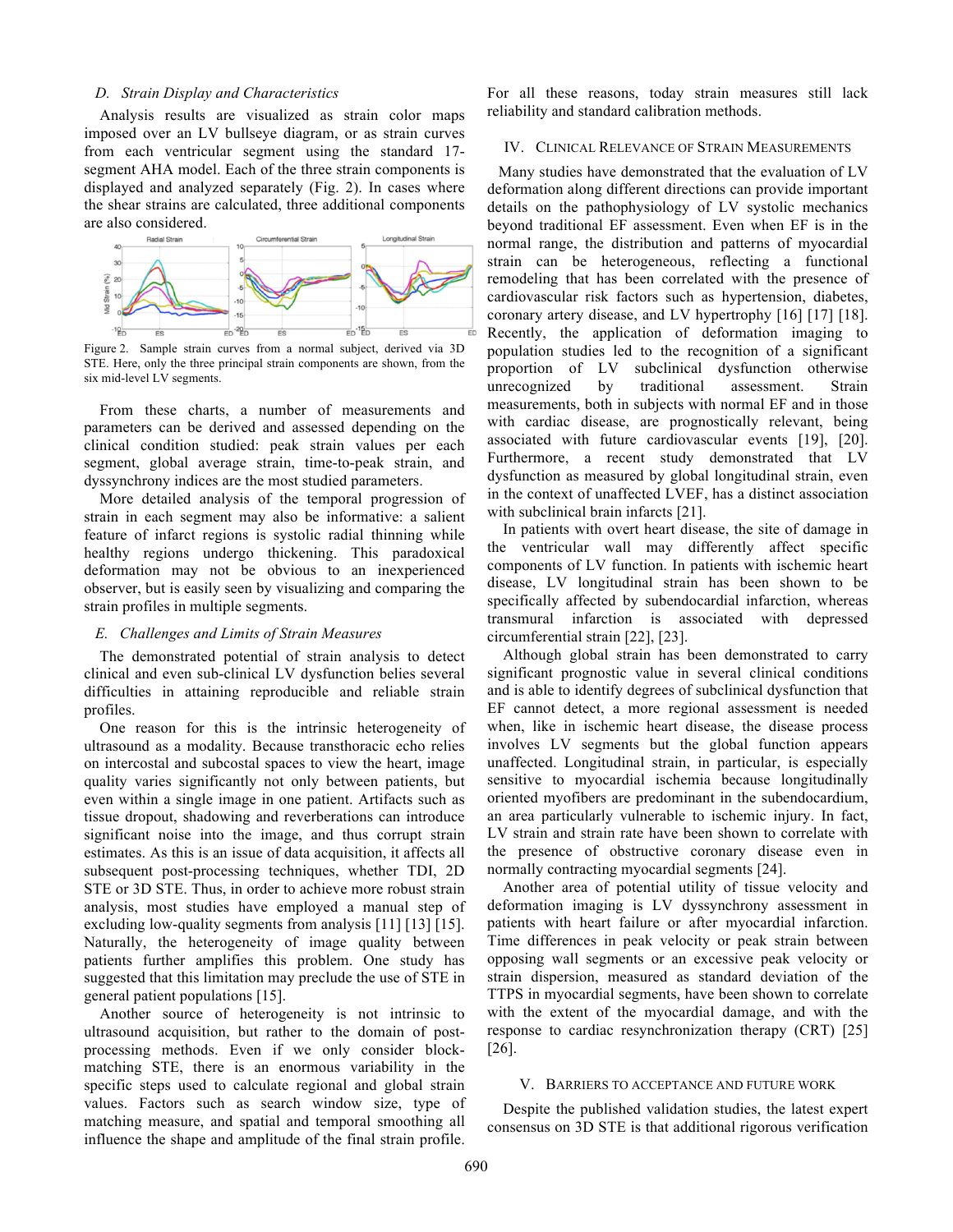and testing are still needed [27]. Furthermore, there is a lack of agreement about specifically which strain derivatives are most useful clinically (i.e. peak radial strain, peak strain rate, dyssynchrony indices, etc.).

Commercial packages which are frequently used in clinical studies essentially function as black boxes, and the consequent variability in their outputs is well documented [27], [28]-[30]. As there is no standard calibration for any of these methods, it is difficult to establish specific quantitative criteria even for something as simple as "normal" versus "abnormal," let alone specific disease states.

The lack of consensus regarding standardized interpretation of multidimensional strain data is another immense unresolved challenge. Investigators have performed comparison studies between 2D/3D STE and 3D MRI[13]-[15], [31], and sonomicrometry [11], but such comparisons still do not capture the true motion of the underlying tissue, so disagreement is to be expected. Studies that reported more promising results have only compared averaged or global values, for example taking the mean longitudinal strain across the entire LV as a metric of function. The more fundamental question, however, is which metric ought to be compared. As shown in Figure 2, for any chosen component of the complete strain tensor, the LV may be characterized in a number of ways. At the broadest level, on par with EF estimation, is the global average value of the strain, taken over every valid point in the ROI (i.e. after exclusion of low quality regions).

More detailed analysis of the temporal progression of strain in each segment may also be informative: a salient feature of infarcted regions is the demonstration of radial thinning during systole while healthy regions undergo thickening. This paradoxical deformation may not be obvious to an inexperienced observer, but is easily seen by visualizing the strain profiles in multiple segments.

As explained in Section III, the complete strain tensor exists at every pixel in the image. In segmental analysis, many pixels are averaged to decrease noise and a single value for the entire segment is generated. However, if the underlying data is sufficiently reliable, averaging should be avoided (as it could be detrimental), and a truly fullresolution strain map of the LV should be generated. Such high-resolution maps are considerably more complex, but employ the full extent of the acquired data, permitting delineation of more localized phenomena. Visualization of such data is, however, quite challenging because this highly multidimensional information (3 spatial directions, 3-6 strain directions, and time) must still be displayed for the user on a 2D surface (i.e. on paper or a computer screen). Existing visualization methods include bullseye plots [32], as well as various methods of 3D projection in order to reduce the dimensionality. One example is Lopata, *et al*'s technique of averaging along the radial direction to reduce a 3D LV volume to a 3D surface [33]. Such methods are certainly elegant from a technical and theoretical perspective, but they have had understandable difficulty gaining acceptance in the cardiology clinic, as the visualizations are much too diverse and unintuitive. The implication is clear: even if 3D STE strain measures achieve full validation and demonstrate sufficient predictive power, widespread adoption will rely on new methods of presenting the complex data in ways that are both clinically enlightening and intuitive, without reducing the wealth of information to a falsely simplistic singlenumber index of LV function.

The issue of validation also remains unresolved. As detailed above, numerous studies have attempted to demonstrate the accuracy, reproducibility, and robustness of LV strain measures by various means. Nevertheless, as of this writing, the authors are unaware of any published studies describing the results of the "ultimate" validation procedure, whereby all 3D strain components measured by STE are compared to a gold standard such 3D tagged MRI, on a pixel-by-pixel basis. Such a study, performed in human subjects, would definitively prove the adequacy or inadequacy of the proposed STE technique in estimating true LV strains in humans. Performed exclusively on a large population of healthy subjects, the study would provide a reference or calibration metric for what ought to be considered normal values. By extension, inclusion of specific disease populations (along with properly matched normal controls), would permit us to evaluate whether the method offers any added-value (i.e. greater sensitivity or specificity) over the existing clinical paradigm.

The evidence generated by such investigations will form the foundation upon which broader criteria on the interpretation of echocardiography-based strains may be developed. Only once such guidelines are enacted by the authoritative organizations will strain measurements begin to gain traction in the cardiology clinic.

#### **REFERENCES**

- [1] J. E. Møller, G. S. Hillis, J. K. Oh, G. S. Reeder, B. J. Gersh, and P. A. Pellikka, "Wall motion score index and ejection fraction for risk stratification after acute myocardial infarction.," *Am. Heart J.*, vol. 151, no. 2, pp. 419–425, Feb. 2006.
- [2] R. Hoffmann, H. Lethen, T. Marwick, M. Arnese, P. Fioretti, A. Pingitore, E. Picano, T. Buck, R. Erbel, F. A. Flachskampf, and P. Hanrath, "Analysis of interinstitutional observer agreement in interpretation of dobutamine stress echocardiograms.," *Journal of the American College of Cardiology*, vol. 27, no. 2, pp. 330–336, Feb. 1996.
- [3] R. M. Lang, M. Bierig, R. B. Devereux, F. A. Flachskampf, E. Foster, P. A. Pellikka, M. H. Picard, M. J. Roman, J. Seward, J. S. Shanewise, S. D. Solomon, K. T. Spencer, M. S. J. Sutton, W. J. Stewart, Chamber Quantification Writing Group, American Society of Echocardiography's Guidelines and Standards Committee, European Association of Echocardiography, "Recommendations for chamber quantification: a report from the American Society of Echocardiography's Guidelines and Standards Committee and the Chamber Quantification Writing Group, developed in conjunction with the European Association of Echocardiography, a branch of the European Society of Cardiology.," *Journal of the American Society of Echocardiography : official publication of the American Society of Echocardiography*, vol. 18, no. 12. pp. 1440–1463, Dec-2005.
- [4] E. E. Konofagou, E. E. Konofagou, J. D'hooge, J. D'Hooge, J. Ophir, and J. Ophir, "Myocardial elastography—a feasibility study in vivo," *Ultrasound in Medicine & Biology*, vol. 28, no. 4, pp. 475–482, Apr. 2002.
- [5] W. N. McDicken, G. R. Sutherland, C. M. Moran, and L. N. Gordon, "Colour doppler velocity imaging of the myocardium," *Ultrasound in Medicine & Biology*, vol. 18, no. 6, pp. 651–654, Jan. 1992.
- [6] A. D. Fleming, X. Xia, W. N. McDicken, G. R. Sutherland, and L. Fenn, "Myocardial velocity gradients detected by Doppler imaging," *Br J Radiol*, vol. 67, no. 799, pp. 679–688, Jul. 1994.